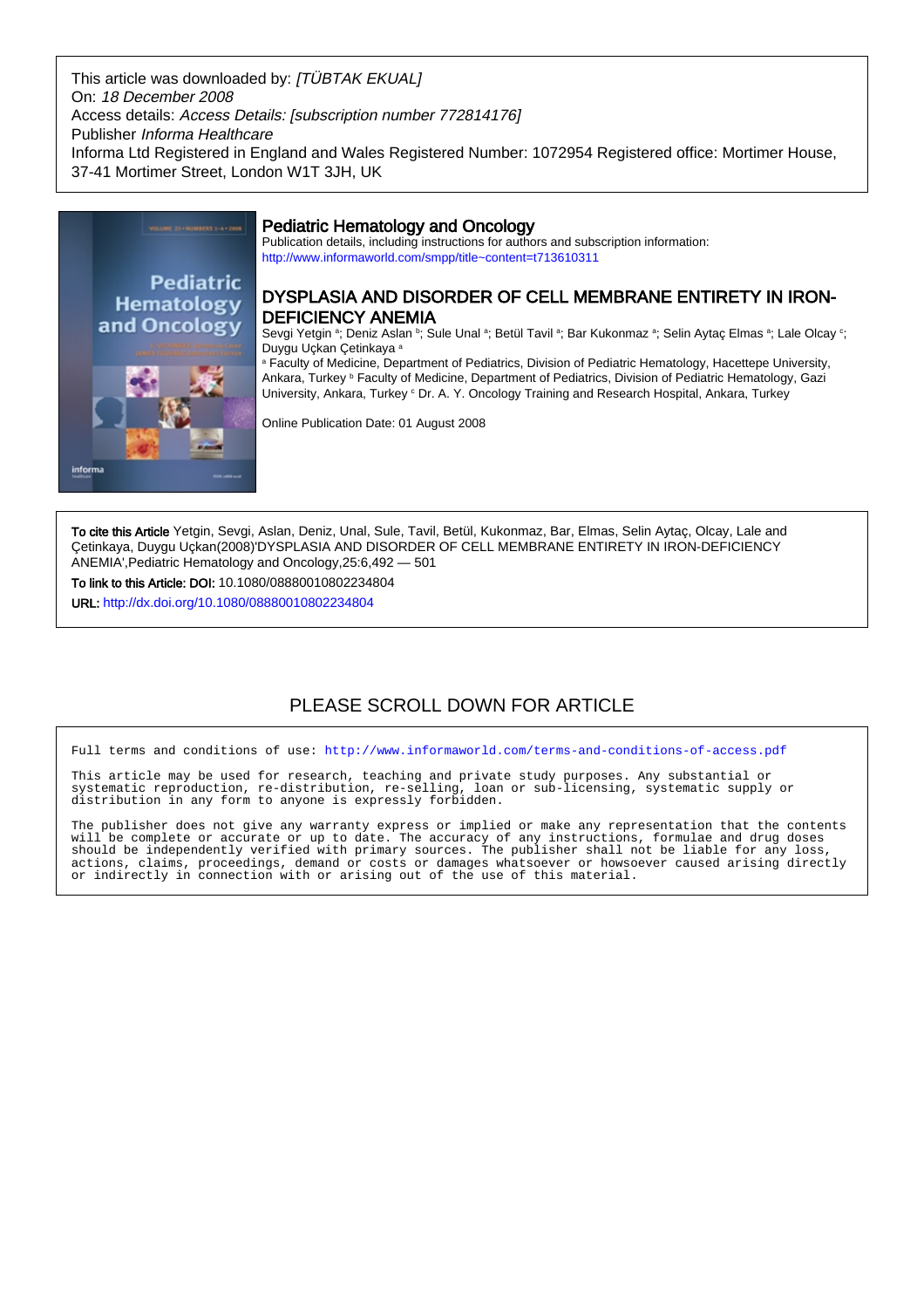## **DYSPLASIA AND DISORDER OF CELL MEMBRANE ENTIRETY IN IRON-DEFICIENCY ANEMIA**

**Sevgi Yetgin** □ *Hacettepe University, Faculty of Medicine, Department of Pediatrics, Division of Pediatric Hematology, Ankara, Turkey*

**Deniz Aslan** □ *Gazi University, Faculty of Medicine, Department of Pediatrics, Division of Pediatric Hematology, Ankara, Turkey*

**Sule Unal, Betul Tavil ¨ , Barıs¸ Kus¸konmaz, and Selin Aytac¸ Elmas** ✷ *Hacettepe University, Faculty of Medicine, Department of Pediatrics, Division of Pediatric Hematology, Ankara, Turkey*

**Lale Olcay** □ *Dr. A. Y. Oncology Training and Research Hospital, Ankara, Turkey* 

**Duygu Uçkan Çetinkaya**  $\Box$  *Hacettepe University, Faculty of Medicine, Department of Pediatrics, Division of Pediatric Hematology, Ankara, Turkey*

✷ *Peripheral blood smears of 43 patients (26 males, median age 18 months, range: 6*−*180 months) with nutritional iron-deficiency anemia (IDA) were examined for the presence of trilineage hematological dysplasia. Twelve patients were reexamined for dysplastic findings after achieving a normal Hb and hematocrit level for age by the end of 2*−*3 months of iron treatment. A control group of 17 age-matched healthy children were also included. Neutrophils with loss of membrane entirety and protrusions were remarkable in 34/43 (79%) in the IDA group versus 1/12 (8%) after iron treatment and none of the control group. Microspherocytes were seen in 9/43 (21%) of IDA patients. Additionally, trilienage dysplasia was observed in the bone marrow samples available in 3 of the patients. It has been shown that iron-deficiency results in cellular DNA and RNA alterations, cellcycle G1/S phase arrest, and apoptosis. Rac GTPases have been shown to control actin cytoskeleton, influencing cell polarity, microtubule dynamics, and the cytoskeletal organization of hematopoietic cells. Thus, the findings described above in neutrophils and red cells suggest a plausible link between iron and the Rac GTPase gene family. It may be a new avenue for iron waiting for proof.*

**Keywords** anemia, dysplasia, iron

Received 16 April 2007; accepted 2 May 2008.

Dr. Yetgin designed the research; Dr. Yetgin, Dr. Aslan, Dr. Unal, Dr. Elmas, Dr. Kuskonmaz, Dr. Tavil, Dr. Olcay, and Dr. Çetinkaya gathered and analyzed data; Dr. Yetgin, Dr. Unal, and Dr. Tavil wrote the paper.

Address correspondence to Prof. Dr. Sevgi Yetgin, Hacettepe University, Faculty of Medicine, Department of Pediatrics, Division of Pediatric Hematology, 06100-Sıhhiye, Ankara, Turkey. E-mail: yetgins@superonline.com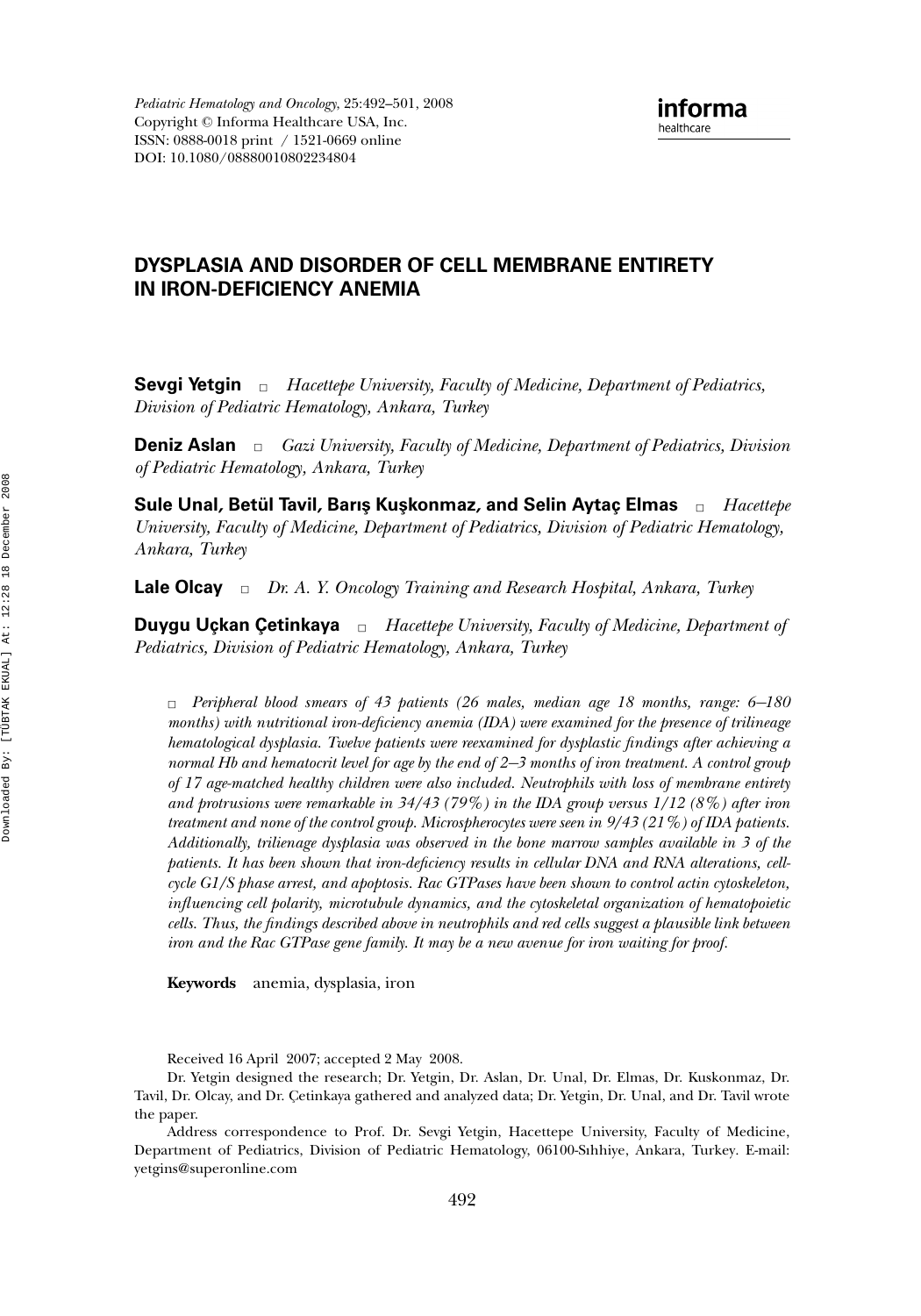Iron is a critical nutritional element essential for biological processes, including hematopoietic cell growth and differentiation and gene-expression regulation [1–3]. Iron-deficiency anemia (IDA) is a systemic disorder affecting multiple organ systems in the body. Marked red cell morphologic abnormalities on peripheral blood smear examinations is one of the principal findings of this disease. Neutrophil hypersegmentation, thrombocytopenia has been reported in IDA [1, 2, 4]. Myelodysplasia represents not only neoplastic hematopoiesis in myelodysplastic syndrome (MDS), but also non-neoplastic one in several hematologic disorders. MDS is a multistep process in which several critical defects accumulate and result in clonality and overt cancer [5–7]. MDS can also be polyclonal, and mitochondrial cytopathies may be a model of polyclonal MDS [6, 8]. Most of these polyclonal MDS cases remit spontaneously. In patients with mitochondrial cytopathy-associated MDS, progression to acute leukemia has not been previously described.

Abnormalities of myeloid hemopoietic cells in IDA, such as neutrophil hypersegmentation and also dysmorphic findings in red blood cells, might be termed as myelodysplasia. These findings also suggest a plausible link between IDA and myelodysplasia. In our clinic we had an experience in a patient with severe IDA who was referred to our center with a possible diagnosis of MDS because of severe dysplasia and anemia. This index case and few previous reports on dysplastic findings, such as neutrophil hypersegmentation and thrombocytopenia in IDA patients, challenged us to examine dysplastic findings in IDA. By this rationale, we examined the hematologic morphology in patients with IDA on a larger perspective. On the basis of the dysplastic hematopoiesis, we observed trilineage dysplasia on peripheral blood and bone marrow (BM) smear examinations in IDA patients.

#### **MATERIALS AND METHODS**

For the purpose of this study 43 patients with IDA were selected. The IDA group consisted of 26 male and 17 female children with a median age of 18 months (range: 6–180). Patients having any infection at the time of or just before the study or chronic diseases other than IDA, malnutrition, and positive bleeding history were excluded from study. Serum vitamin  $B_{12}$ , folate, zinc levels, and fecal blood were assessed and found to be normal in all of the patients included in the study. The presence of  $\beta$ -thalassemia trait was excluded by evaluation of parental blood count values. IDA diagnosis was based on hemoglobin (Hb), mean corpuscular volume (MCV), red cell distribution width (RDW), serum iron (SI), serum iron binding capacity (SIBC), transferrin saturation (TS), and ferritin values that were compatible with IDA according to the age of the patient together with the presence of microcytic hypochromic red cells on the peripheral blood smear. Peripheral blood smears were examined for the presence of trilineage hematological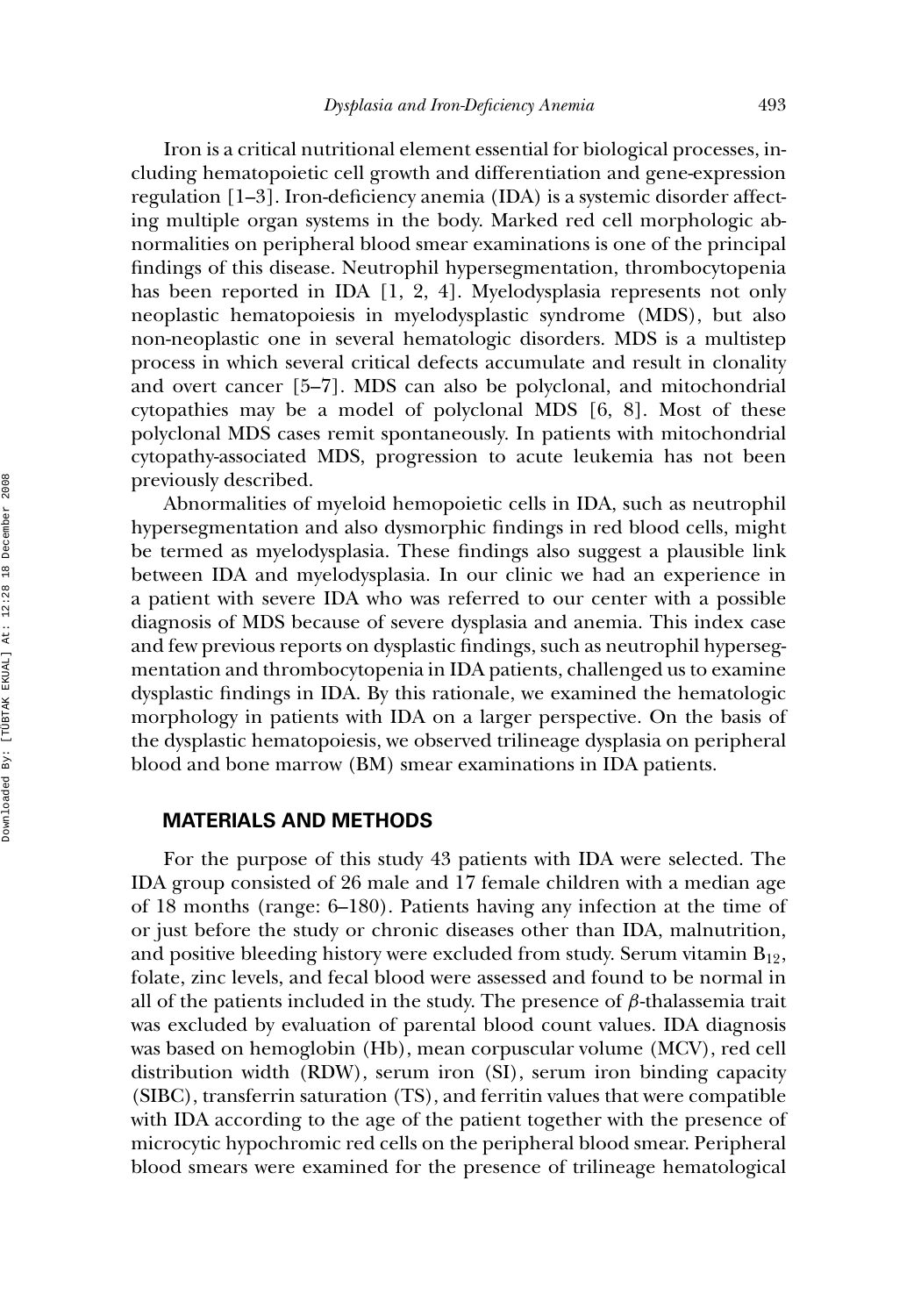dysplasia. Twelve patients could be reexamined for dysplastic findings after achieving a normal Hb and hematocrit level for age by the end of 2–3 months of iron treatment.

A control group of 17 healthy children at the same age with normal Hb and red cell indices were also included in the study to compare dysplastic hematologic findings with the IDA group.

The blood count was performed with a Coulter HmX hematology analyzer. Serum iron, iron binding capacity, and ferritin levels were analyzed by D-mode spectrophotometric analysis. The neutrophil examinations were performed on Wright-stained peripheral blood smears. The two experienced morphologists evaluated dysplastic findings by the aid of a multiheaded microscope, concomitantly with strict criteria. The percentage of dysplastic findings was determined counting 100 neutrophils.

The neutrophils were examined for cell size, hypersegmentation (5 or more lobe in neutrophils) bizarre nuclei (nuclei with projections, such as hook, club, tag, or microlobe, and pseudo Pelger–Huet-like appearance) and cytoplasmic findings (hypogranularity or agranularity, asymmetrical distribution of granules, cytoplasmic area without granules with darker color, and protrusion from cell membranes or cells that had lost the membrane entirety). Giant platelets were assessed by evaluation at 10 subsequent microscopic areas. Red cell morphology were also recorded.

In 3 patients with IDA in whom bone marrow aspiration have been done, BM morphology could also be evaluated for the presence of myelodysplasia.

### **RESULTS**

Patient characteristics, red cell indices, platelet and leukocyte counts with differential ratios of control, and the IDA group before and after iron treatment are summarized in Tables 1a and 1b. When compared to the IDA group before treatment, Hb and hematocrit values were significantly higher and within the normal range in IDA group after treatment ( $n =$ 12), but MCV and RDW values were still within IDA ranges. Platelet count was also significantly decreased after iron treatment. Mean and range of SI  $(26.3 \pm 16.4; 1-31 \mu g/dL)$ , SIBC  $(418.4 \pm 87.3; 280-550 \mu g/dL)$ , and serum ferritin (4.1  $\pm$  5.4; 1–14 ng/mL) values were within the IDA limits in patients before initiation of treatment. Serum vitamin  $B_{12}$  (536.3  $\pm$  285.5: 225–1250 pg/mL), folate (15.1  $\pm$  5.8; 3.8–20 ng/mL), and zinc (51.3  $\pm$  7.4;  $42-60 \mu g/dL$ ) levels and fecal blood examination were normal in the IDA group of patients included in the study.

#### **Peripheral Blood Dysmorphism**

In addition to anisocytosis and poikilocytosis, spherocytic red cells were determined in 9 of 43 (20%) patients at peripheral blood smear examinations, although it was not seen in the control group. Neutrophils with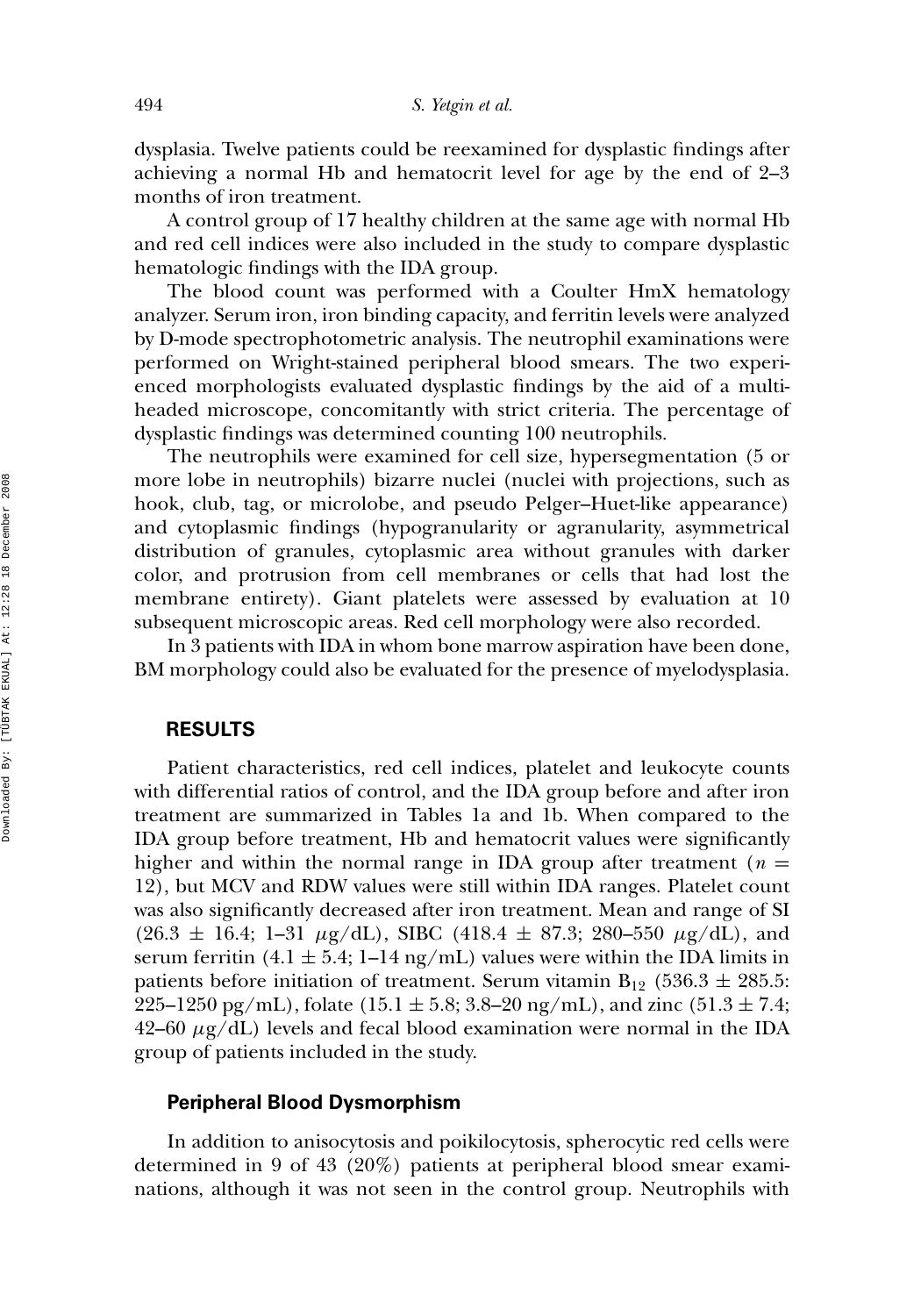|                                                                                    | $\text{IDA}^a$ group before treatment<br>$(n = 43)$ |               | IDA group after treatment<br>$(n = 43)$ |               | Control group $(n = 17)$        |               |
|------------------------------------------------------------------------------------|-----------------------------------------------------|---------------|-----------------------------------------|---------------|---------------------------------|---------------|
|                                                                                    | $Mean \pm SD$                                       | Range         | $Mean \pm SD$                           | Range         | $Mean \pm SD$                   | Range         |
| $\frac{\text{Age}}{\text{Gender}}(\text{female})$                                  | $33.5 \pm 45.6$                                     | $6 - 180$     | $33.5 \pm 45.6$                         | $6 - 180$     | $51.3 \pm 31.1$                 | $11 - 108$    |
|                                                                                    | 17/26                                               |               | 17/26                                   |               | 7/10                            |               |
|                                                                                    | $8.7 \pm 1.4^{b*}$                                  | $5.8 - 10.3$  | $12.5 \pm 1.2$                          | $1.5 - 15.0$  | $12.9 \pm 0.9$ <sup>4*</sup>    | $1.5 - 14.0$  |
| Hb $({\rm g}/{\rm d}{\rm L})$ Htc $(\%)$                                           | $27.6 \pm 3.7^{b*}$                                 | $19.7 - 30.9$ | $37.5 + 3.2$                            | $31.6 - 44.2$ | $37.7 \pm 2.4$ <sup>d*</sup>    | $35.6 - 42.7$ |
|                                                                                    | $59.0 \pm 6.2^{b*}$                                 | 48.5-74.6     | $74.7 + 7.7$                            | $70.5 - 88.5$ | $81.5 \pm 4.0^{4*}$             | $72.0 - 86.9$ |
|                                                                                    | $19.4 \pm 3.8$                                      | $14.2 - 31.6$ | $20.2 \pm 6.9$ <sup>c**</sup>           | 11.9-34.9     | $12.5 \pm 0.9^{d*}$             | $1.6 - 14.6$  |
|                                                                                    | $0177 \pm 4057$                                     | 1900-15000    | 8947 ± 2552                             | $100 - 14700$ | $188 + 3620$                    | 1800–16300    |
| MCV (fL)<br>RDW (%)<br>WBC (×10 <sup>9</sup> /L)<br>Platelet (×10 <sup>9</sup> /L) | $431.7 \pm 173.1^{b**}$                             | 144-784       | $351.0 \pm 105.$                        | 146-614       | $325.2 \pm 74.9$ <sup>d**</sup> | $233 - 371$   |
| PMNL $(\%)$<br>Lymphocytes $(\%)$<br>Monocytes $(\%)$                              | $37.4 \pm 16.4$                                     | $11.0 - 65.0$ | $38.1 \pm 13.5$                         | $26.0 - 62.0$ | $43.8 \pm 16.4$                 | 21.0-64.0     |
|                                                                                    | $53.0 \pm 16.9$                                     | 15.0–64.0     | $54.2 \pm 13.6$                         | $23.0 - 63.0$ | $48.1 \pm 17.0$                 | $22.0 - 63.0$ |
|                                                                                    | $7.6 + 3.5$                                         | $2.0 - 17.0$  | $6.3 + 2.6$                             | $2.0 - 12.0$  | $6.6 \pm 4.1$                   | $2.0 - 13.0$  |
| Losinophils (%)                                                                    | $2.0 + 2.6$                                         | $0.0 - 15.0$  | $0.9 \pm 1.3$                           | $0.0 - 4.0$   | $1.5 \pm 1.4$                   | $0.0 - 3.0$   |

| l<br>ŧ        |  |
|---------------|--|
|               |  |
|               |  |
|               |  |
|               |  |
| ĺ             |  |
|               |  |
|               |  |
|               |  |
|               |  |
|               |  |
| ĺ             |  |
|               |  |
|               |  |
|               |  |
|               |  |
|               |  |
|               |  |
|               |  |
|               |  |
|               |  |
|               |  |
|               |  |
| $\frac{1}{2}$ |  |
|               |  |
| i             |  |
|               |  |
|               |  |
| ۱             |  |
|               |  |
|               |  |
|               |  |
|               |  |
|               |  |
|               |  |
|               |  |
|               |  |
|               |  |
|               |  |
| l<br>י        |  |
|               |  |
| l             |  |
|               |  |
|               |  |
|               |  |
|               |  |
|               |  |
|               |  |
|               |  |
|               |  |
|               |  |
|               |  |
|               |  |
|               |  |
|               |  |
|               |  |
|               |  |
|               |  |
|               |  |
|               |  |
|               |  |
|               |  |
|               |  |
|               |  |
|               |  |
|               |  |
|               |  |
|               |  |
|               |  |
|               |  |
|               |  |
|               |  |
|               |  |
|               |  |
| ļ             |  |
|               |  |
|               |  |
| J             |  |
|               |  |
|               |  |
|               |  |
|               |  |
|               |  |
|               |  |
| ֚֚֚֬          |  |
|               |  |
|               |  |
|               |  |
|               |  |
|               |  |
|               |  |
|               |  |
| l<br>١        |  |
| ׇ֖֚֚֬֕<br>٢   |  |
| i             |  |
|               |  |
| í             |  |
|               |  |
|               |  |
|               |  |
|               |  |
|               |  |
|               |  |
|               |  |
|               |  |
|               |  |
| ļ             |  |
|               |  |
| ïя,           |  |
| j             |  |

See Table 1b for footnotes. See Table 1b for footnotes.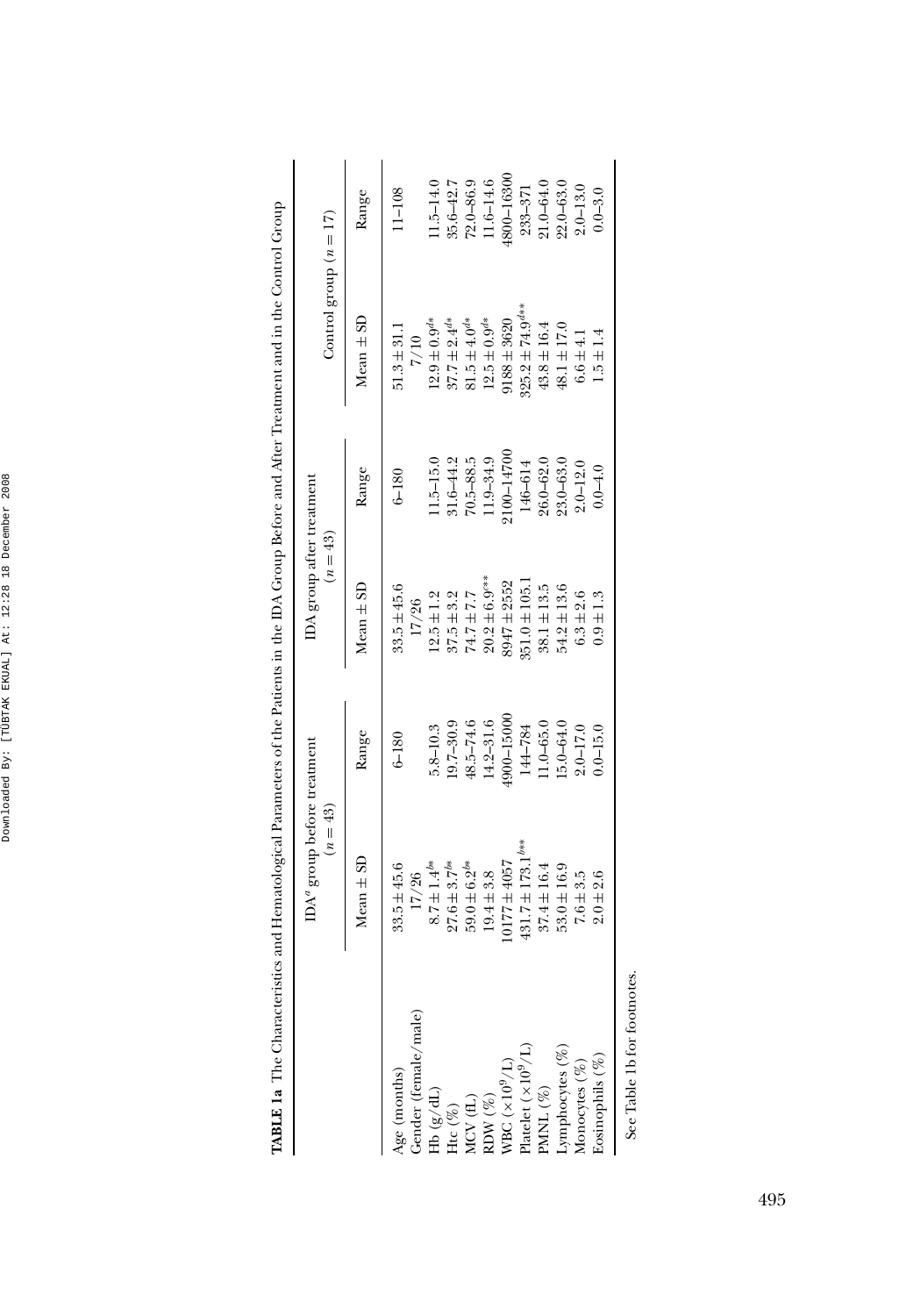TABLE 1b Laboratory Data of the IDA Group **TABLE 1b** Laboratory Data of the IDA Group

|       |                                  |                                                                          |          | IDA <sup>a</sup> group ( $n = 43$ ) before treatment                  |                         |           |                             |
|-------|----------------------------------|--------------------------------------------------------------------------|----------|-----------------------------------------------------------------------|-------------------------|-----------|-----------------------------|
|       | $(TP/\beta n)$                   | capacity ( $\mu$ g/dL) (ng/mL)<br>Serum iron Total iron binding Ferritin |          | Vitamin B <sub>12</sub><br>(pg/ml.)                                   | $\rm (ng/mL)$<br>Folate | Zinc      | $(\mu g/dL)$ Blood in stool |
|       | mean $\pm$ SD, $26.3 \pm 16.4$ , | $418.4 \pm 87.3$ ,                                                       |          | $4.1 \pm 5.4$ , $536.3 \pm 285.5$ , $15.1 \pm 5.8$ , $51.3 \pm 7.4$ , |                         |           |                             |
| range | $1 - 31$                         | $280 - 550$                                                              | $1 - 14$ | $220 - 1250$                                                          | $3.8 - 25$              | $42 - 60$ |                             |
|       | Tron-deficiency anemia.          | <sup>0</sup> Comparison between IDA group before and after the treatment |          |                                                                       |                         |           |                             |

*b*Comparison between IDA group before and after the treatment.

*c*Comparison between IDA group after the treatment and the control group.

"Comparison between IDA group before and after the treatment.<br>Comparison between IDA group after the treatment and the control group.<br>"Comparison between IDA group before the treatment and the control group.<br>" $\gamma \sim .001; ** \$ *d*Comparison between IDA group before the treatment and the control group.

∗*p* < .001; ∗∗*p* < .05.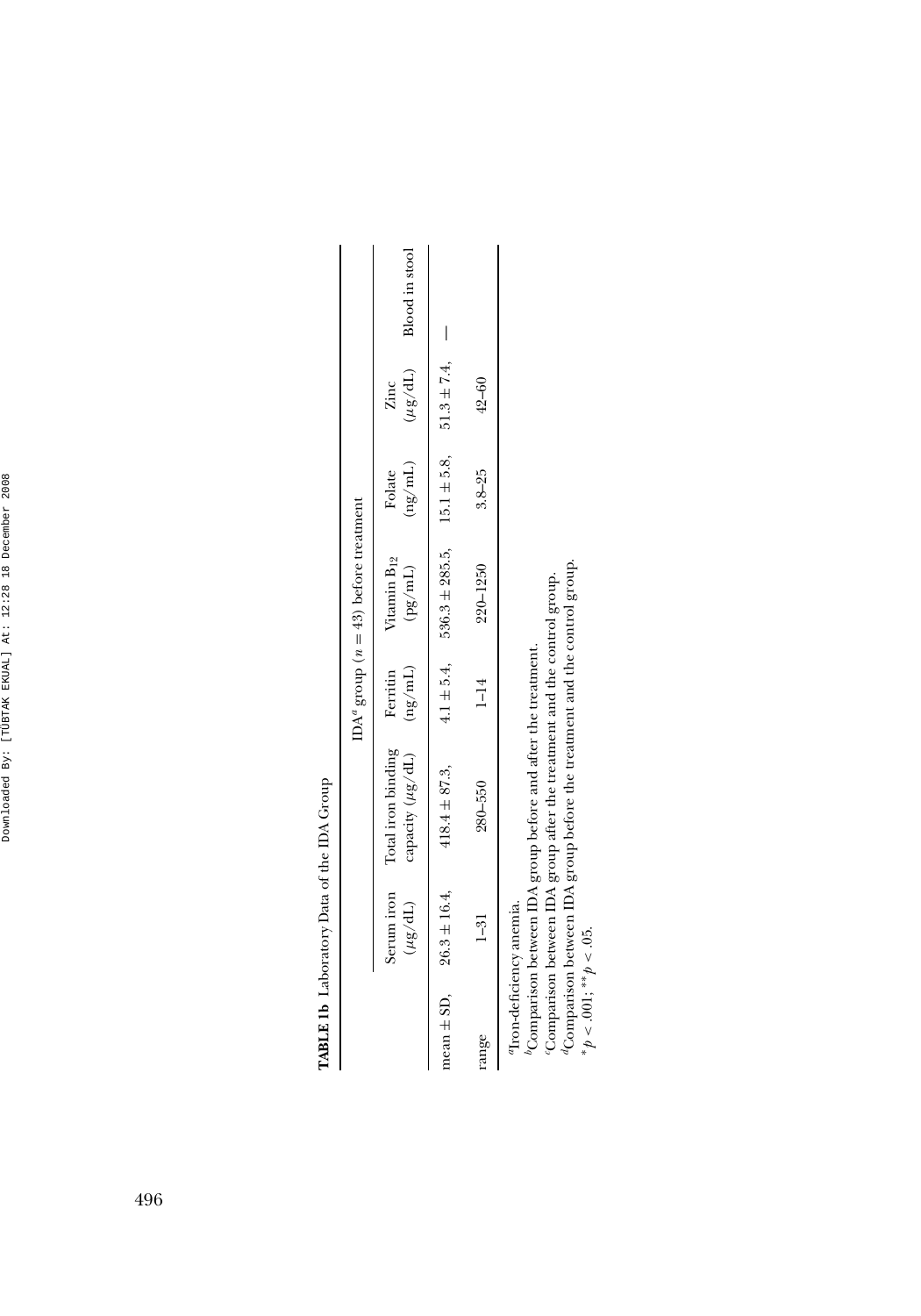bizarre nuclei were present in 76.7% of the IDA group before treatment, but only 33 and 30% of the IDA group after iron treatment and the healthy group were found to have bizarre nuclei, respectively, and the difference was statistically significant ( $p < .05$ ). Neutrophil hypersegmentation was determined in 67.4% of children in the IDA group before treatment versus 33.3% after treatment and 23.5% in the control group. The finding of dysplastic nuclei with 3 lobes has been observed in eozinophils of IDA group (3 of 43, 6.9%). Cytoplasmic abnormalities (hypo- or agranularity, asymmetrical granule distribution, blue agranuler cytoplasmic area, and cytoplasmic protrusion by the loss of cell membrane entirety) were also higher in the IDA patient group than in the group of patients treated for anemia and the normal controls ( $p < .05$ ).

The comparison of dysplastic findings by 100 neutrophil count between IDA and normal control group yielded significantly higher  $(p < .05)$  dysplastic findings in IDA group in the following parameters: hypersegmentation  $(1.3 \pm 1.5 \text{ versus } 0.4 \pm 0.5)$ , bizarre nuclei  $(2.1 \pm 1.2 \text{ versus } 0.85 \pm 0.5)$ 1.3), cytoplasmic abnormalities  $(1.2 \pm 1.8 \text{ versus } 0.1 \pm 0.4)$ , membrane protrusion by the loss of cell membrane entirety  $(3.2 \pm 3.8 \text{ versus } 0)$ . Giant platelets (0.8  $\pm$  0.4 versus 0.2  $\pm$  0.4) and thrombocytosis were other findings of dysplasia (*p* < .005) (Table 2).

|                                                                                                                    | $IDAa$ group<br>before treatment |      | <b>IDA</b> group<br>after treatment |      | Control group |      |
|--------------------------------------------------------------------------------------------------------------------|----------------------------------|------|-------------------------------------|------|---------------|------|
| Parameters                                                                                                         | $(n=43)$                         | %    | $(n=12)$                            | %    | $(n=17)$      | %    |
| Nucleus findings                                                                                                   |                                  |      |                                     |      |               |      |
| Hypersegmentation (5 or more lobes)                                                                                | $29^{b*}$                        | 67.4 | $4^{c*}$                            | 33.3 | $4/17^{d*}$   | 23.5 |
| Bizarre nucleus (nucleus with<br>projections, hooks, clubs, tags or<br>microlobes, and Pelger-Huet<br>abnormality) | $33^{b*}$                        | 76.7 | $4^{c**}$                           | 33.3 | $5/17^{d*}$   | 29.4 |
| Cytoplasmic findings                                                                                               |                                  |      |                                     |      |               |      |
| (Hypo or agranulation and granule<br>distribution abnormality)                                                     | $20^{b**}$                       | 46.5 | $3^{c*}$                            | 25   | $1/17^{d*}$   | 14.3 |
| Membrane abnormality                                                                                               | $34^{b*}$                        | 79.1 | $1^{c*}$                            | 8.3  | $0/17^{d*}$   |      |
| Giant thrombocytes                                                                                                 | $35^{b*}$                        | 81.4 | $5^{c**}$                           | 41.6 | $4/17^{d*}$   | 23.5 |
| Erythrocyte abnormality<br>(microspherocytes, poikilocytosis)                                                      | 9 <sup>b</sup>                   | 20.9 | $\theta$                            |      | 0/17          |      |

**TABLE 2** Comparison of the Rate of Patients with Myelodysplastic Features in the IDA Group Before and After Treatment and in the Control Group

*<sup>a</sup>*Iron-deficiency anemia,

*b* Comparison between IDA group before and after treatment.

*c* Comparison between IDA group after treatment and the control group.

*<sup>d</sup>*Comparison between IDA group before treatment and the control group.

∗*p* < .001; ∗∗*p* < .05.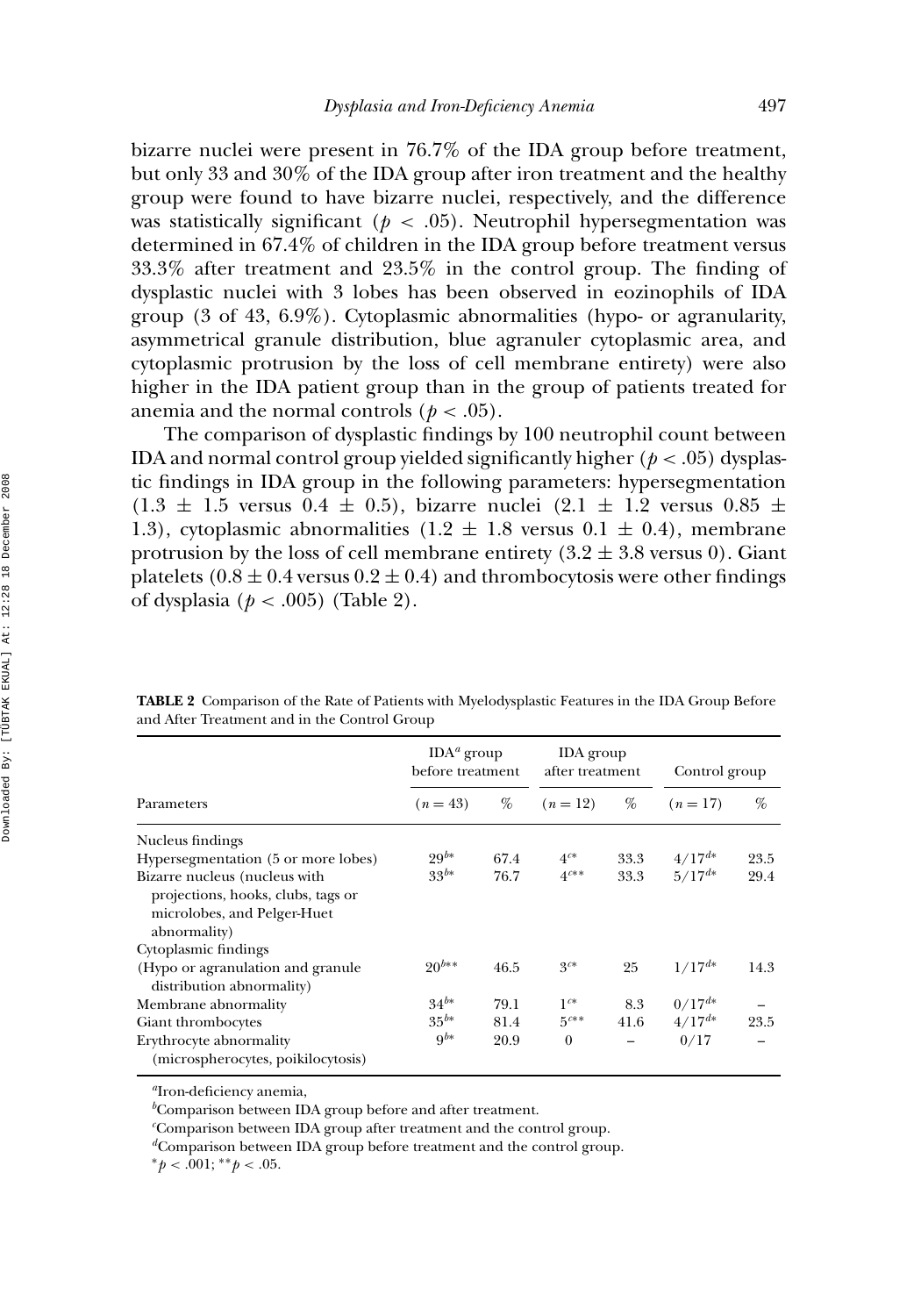

**FIGURE 1** Dysplastic changes are summarized: a, d, e, h: membrane protrusion, loss of membrane entirety; b: dysplastic nuclei of normoblasts; c: Pelger-Huet anomaly; d: hypersegmentation in neutrophil; f: giant platelets; g: micromegakaryocyte.

#### **BM Dysmorphism**

Dysplastic changes were especially prominent in erythroid precursors and megakaryocytes. Abnormal nuclei such as bilobed, three-lobed, or irregular form and megaloblastoid normoblasts were also determined. Megakaryocytes were found to be increased and multiple micromegakaryocytes were observed. Dysmorphic findings of the myeloid lineage, such as cytoplasmic hypogranulation and asymmetrical granule dystrıbutions, were also present, but they were not as striking as that of erythroid and megakaryocytic dysplasias.

In Figure 1, some of the impressive dysplastic findings of IDA patients are illustrated.

## **DISCUSSION**

This study presents the dysplastic hematological changes in peripheral blood and BM of IDA patients. Myelodysplastic changes refer to abnormal morphology of the BM and/or peripheral blood and this feature is commonly seen in MDS. Myelodysplasia in peripheral blood and BM can also be seen in different conditions such as autoimmune diseases, infections, especially viral infections, immunosuppressive drugs, chromosomal abnormalities, and DNA abnormalities [9–20]. Iron deficiency results in cellular metabolic enzyme changes, alterations in cellular growth, DNA, RNA, and protein structure, and also increased susceptibility to infections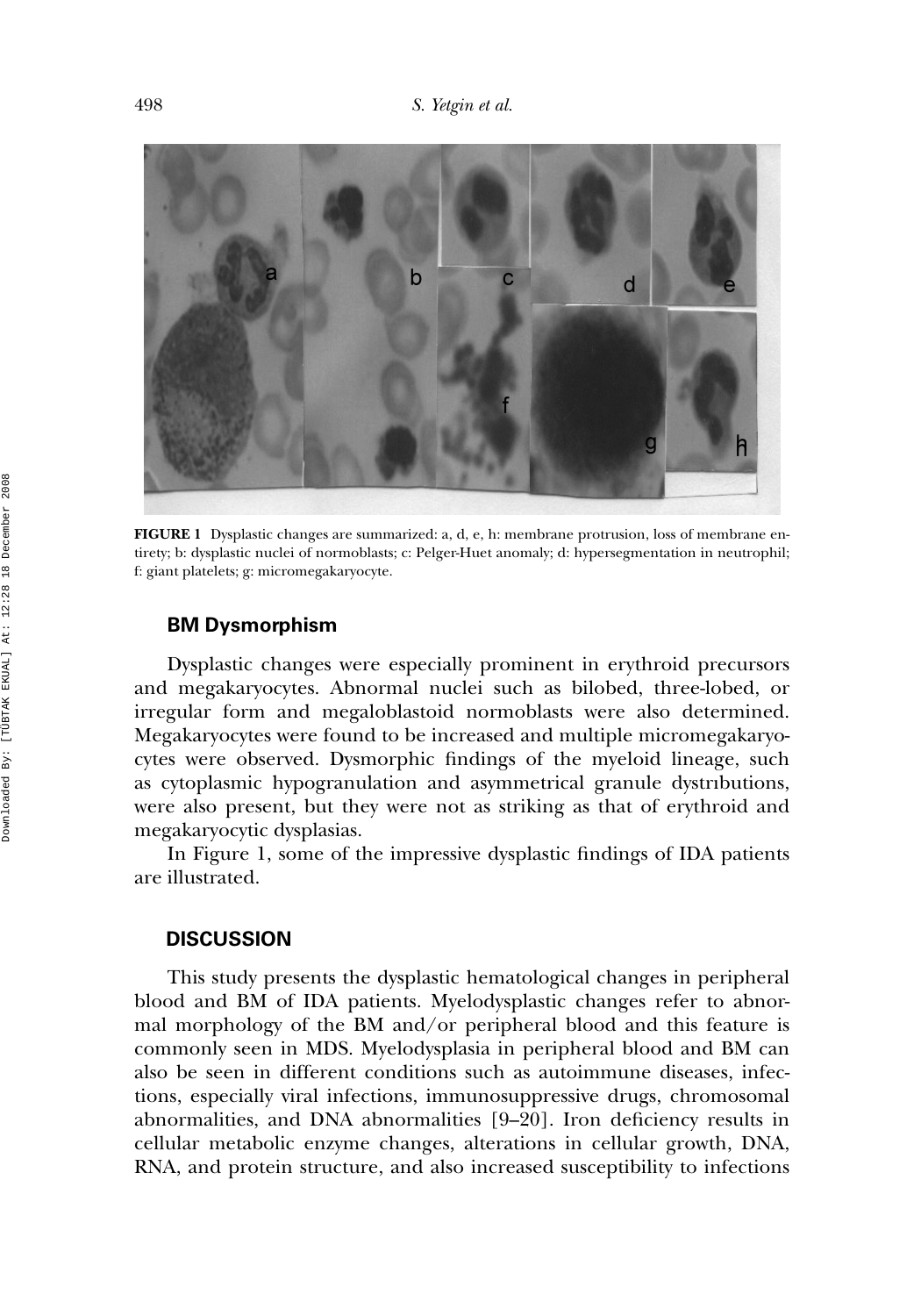[1, 2, 21]. Hypersegmentation has been reported in IDA patients previously [22], and in the present study additional dysplastic findings other than hypersegmentation were reported.

Patients included in the study answered questions about infection, any other comorbid disease, drug administration, and vitamin  $B_{12}$  and folate deficiency. Giant platelets were not related to an associated autoimmune disease [13] or bleeding history and the patients were also examined for the presence of blood in the stool, which may cause consumption of plateles.

Iron deficiency results in dysplastic abnormalities of nails, hair, and skin, in which the cells have an enormous proliferative capacity similar to hematopoietic cells [23]. DNA defects and cell cycle disorders like G1/S phase cell cycle arrest and apoptosis as opposed to differentiation have been observed after iron deprivation [3, 7]. Iron deficiency may result in incomplete processing of DNA and abnormal morphologic features in the cells with high proliferative capacity. In our study, an interesting finding was the loss of cell membrane entirety resulting in protrusion of cell cytoplasm. Spherocytic red cells were unexpectedly found in IDA patients. Recently, it was shown that Rac1 and Eac2 GTPase deficiency in mice alters actin assembly in red cells and causes microcytic hemolytic anemia with bizarrely shaped microspherocytes. Rac controls actin cytoskeleton, influences cell polarity and motility and microtubule dynamics, and regulates cell survival, G1 cell-cycle progression, and transcription [24]. These findings implies that Rac GTPases interfere with the cytoskeletal organization of hematopoietic cells. By this rationale, our findings of microspherocyte, loss of membrane entirety, and cytoplasmic protrusion of neutrophils might be explained by Rac actions in IDA. This interaction needs to be proved by experimental studies, since iron is involved in gene expression regulation. Dysplastic morphology might be observed in conditions of bone marrow activation such as in hemolytic processes or bleeding. Reticulocyte levels in our patients were not indicative of a hemolytic disease and compatible with nutritional IDA. Erythropoietin levels increase in IDA and we know that erythropoietin may also be involved myelopoietic cell activation in all lineages. This may also be a causative factor of dysplastic morphology.

After IDA treatment peripheral blood smears were also examined in patients in whom Hb levels achieved normal values, whereas MCV and RDW levels were still in IDA ranges. Additionally, although dysplastic findings in peripheral blood were found to be decreased after iron treatment, they were still significantly more prominent than normal controls. This might indicate that dysplasia correction competes with IDA correction.

In MDS, iron status may be a functional deficiency and may explain partly the dysplastic changes. The defects in the steps of heme biosynthesis that occur within the mitochondrion produce sideroblastic anemias. The signal feature of sideroblastic anemia is mitochondrial iron deposition. Sideroblasts show normal iron uptake, but subsequent poor incorporation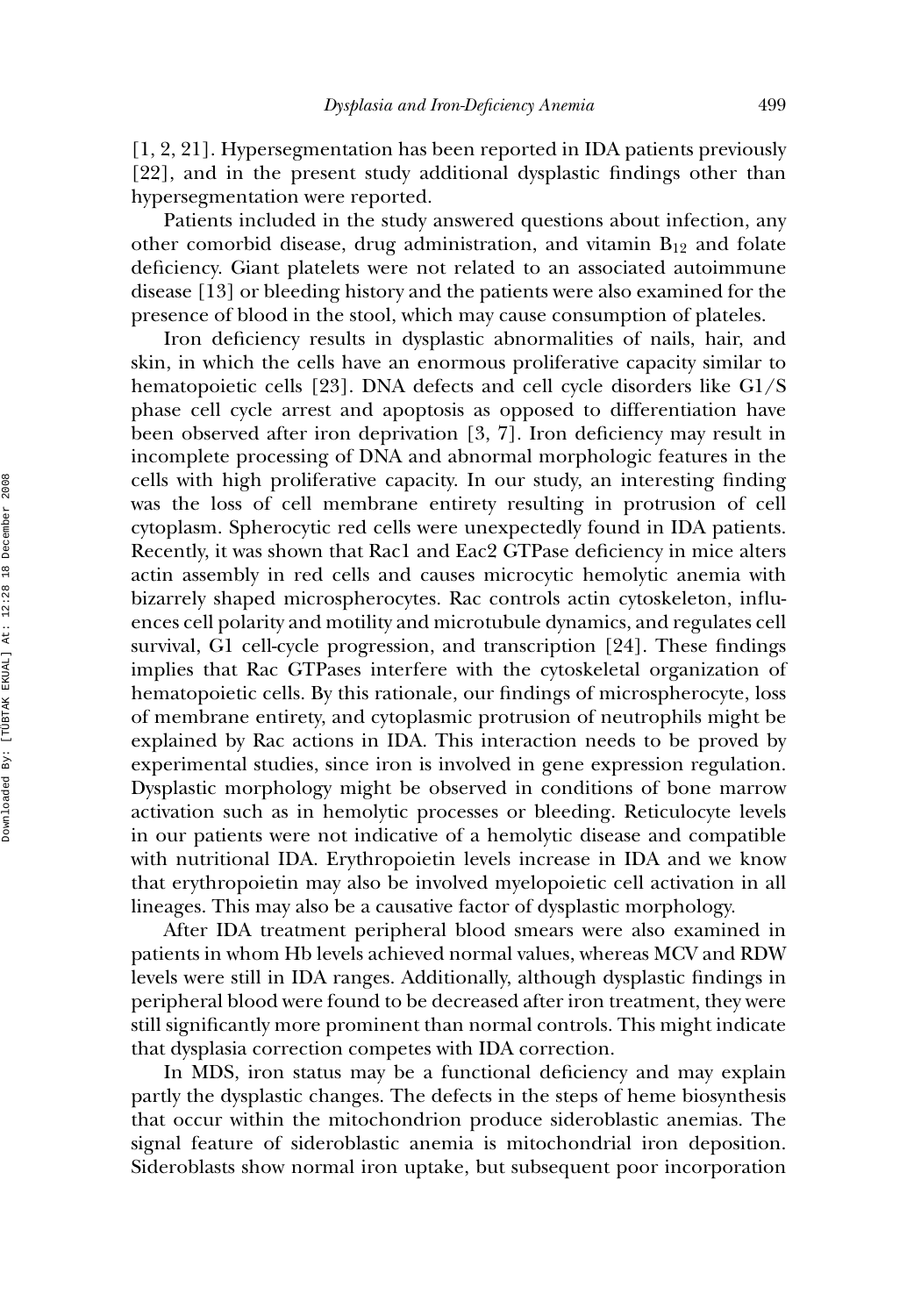into heme. Acquired sideroblastic anemias are much more frequent than the hereditary forms. The refractory anemia with ring sideroblasts (RARS) manifest in both the early and late erythroid precursors. Gattermann et al. [25] described at least two point mutations in mitochondrial DNA of patients with acquired sideroblastic anemia causing respiratory chain dysfunction, thereby impairing reduction of ferric iron to ferrous iron. As far as functional iron deficiency causes the dysplastic findings in these patients, we can also expect to find dysplasia in quantitative deficiencies of iron.

The causal relationship of myelodysplastic changes in IDA may be explained by interaction of multifactors such as cellular metabolic enzyme changes, cell growth and differentiation, and gene expression regulation. The ineffective utilization of folate along with vitamin  $B_{12}$  may also have an additive effect on the dysplasia observed in IDA.

As far as we know, the detailed trilineage dysplastic features have not been reported in iron-deficiency anemia previously. Our morphologic observation in peripheral blood and BM smears of IDA patients is an additional finding.

#### **REFERENCES**

- [1] Andrews NC, Bridges KR. Disorders of iron metabolism and sideroblastic anemia. In: Nathan DG, Orkin SH, eds. *Nathan and Oski's Hematology of Infancy and Childhood*. Philadelphia: WB Saunders; 1998:423–462.
- [2] Lanzkowsky P. Iron deficiency anemia. In: *Manual of Pediatric Hematology and Oncology*. New York: Churchill Livingstone; 1995:35–50.
- [3] Alkantara O, Kalidas M, Baltathahis J, Boldt DH. Expression of multiple genes in differentiating hematopoietic cells is dependent on iron. *Exp Hematol.* 2002;29:1060–1069.
- [4] Westerman DA, Evans D, Metz J. Neutrophil hypersegmentation in iron deficiency anemia: a case–control study. *Br J Hematol.* 1999;107:512–515.
- [5] Gadner H, Haas OA. Experience in pediatric myelodysplastic syndromes. *Hematol Oncol Clin North Am.* 1992;6:655–672.
- [6] Bader-Meunier B, Mielot F, Tchermia G, et al. Myelodysplastic syndromes in childhood: report of 49 patients from a French multicenter study. *Br J Haematol.* 1996;92:344–350.
- [7] Steensma DP, Tefferi A. The myelodysplastic syndromes: a perspective and review highlighting current controversious. *Leuk Res.* 2003;27:95–120.
- [8] Basis JB. Should mitochondrial cytopathies be classified as myelodysplastic syndromes? *Br J Haematol.* 1996;94:767–769.
- [9] Herrod H, Dow L, Sullivan J. Persistent Epstein–Barr virus infection mimicking juvenilc chronic myleogeneous leukemia: immunologic and hematologic studies. *Blood.* 1983;61:1098–1104.
- [10] Lorenzana A, Lyons H, Sawaf H, Higgins M, Carrigan D, Emmanuel P. Human herpes virus-6 infection mimicking juvenile chronic myelogenous leukemia in an infant. *J Pediatr Hematol Oncol.* 2002;24:136–141.
- [11] Kirby M, Weitzinan S, Freedman M. Juvenile chronic myelogeneous leukemia: differentiation from infantile cytomegalovizas infection. *Am J Pediatr Hematol Oncol.* 1990;12:292–296.
- [12] Pinkel D. Differentiating juvenile myelomonocytic leukemia from infectious disease. *Blood*. 1998;91:365–367.
- [13] Olcay L, Yetgin S, Okur H, Erekul S, Tuncer M. Dysplastic changes in idiopathic thrombocytopenic purpura and the effect of corticosteroids increase dysplasia and cause hyperdiploid macropolycytes. *Am J Hematol.* 2000;65:99–104.